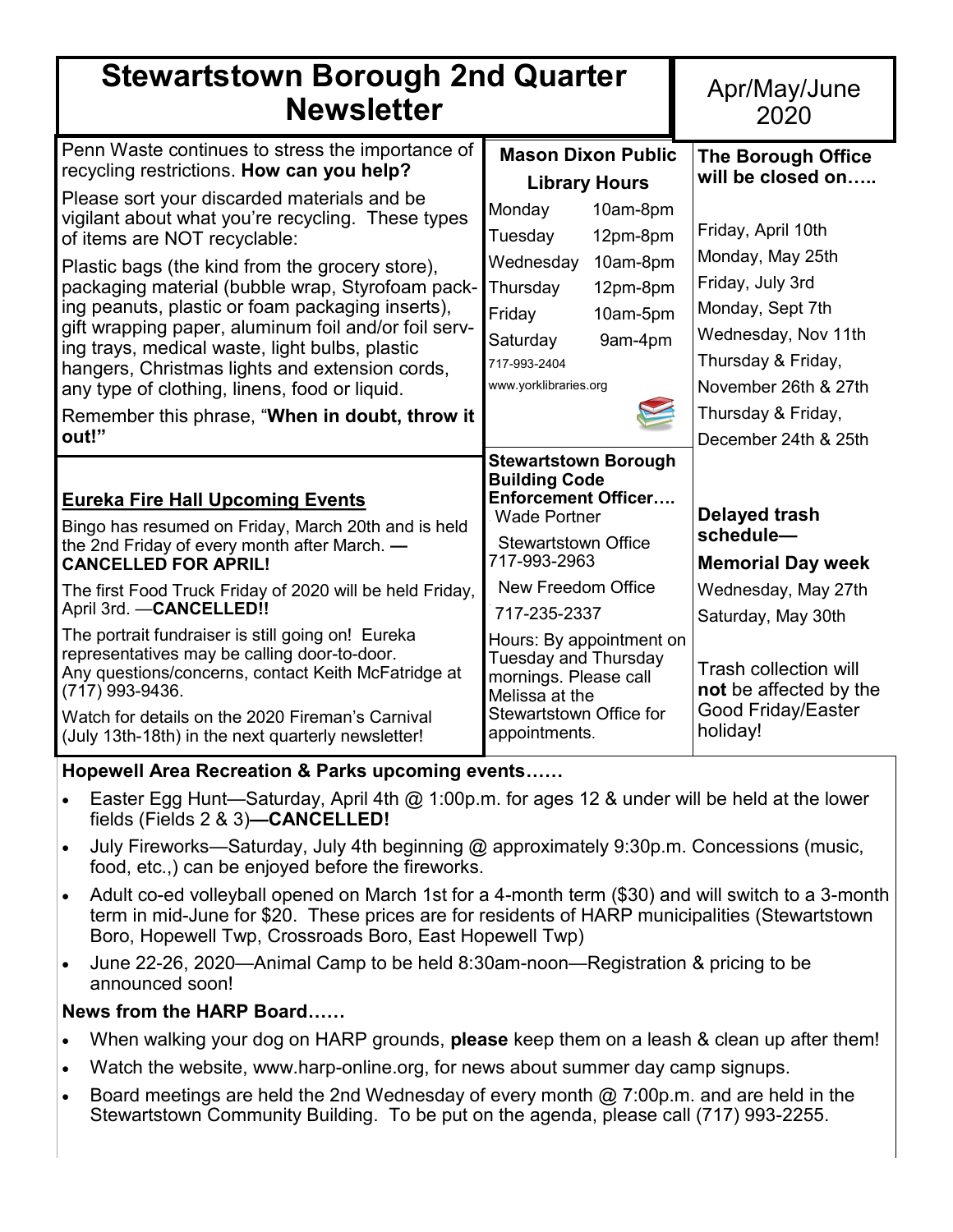| Page 2                                                                                                                                                                                                                                                                                                                                                                                                                                                                                                                                                                                                                                                                                  |  | <b>Stewartstown Borough 2nd Quarter Newsletter</b>                                                                                                                                                                                                                                                                                                                                                                                                                                                                                                                                                                                                                             |
|-----------------------------------------------------------------------------------------------------------------------------------------------------------------------------------------------------------------------------------------------------------------------------------------------------------------------------------------------------------------------------------------------------------------------------------------------------------------------------------------------------------------------------------------------------------------------------------------------------------------------------------------------------------------------------------------|--|--------------------------------------------------------------------------------------------------------------------------------------------------------------------------------------------------------------------------------------------------------------------------------------------------------------------------------------------------------------------------------------------------------------------------------------------------------------------------------------------------------------------------------------------------------------------------------------------------------------------------------------------------------------------------------|
| standing!                                                                                                                                                                                                                                                                                                                                                                                                                                                                                                                                                                                                                                                                               |  | 'Tis the season for being outside and enjoying nicer weather! If you have pets and<br>walk them in town or at the Hopewell Area Fairgrounds, please be courteous and keep<br>them on a leash at all times and clean up after them! We want everyone to enjoy the<br>playground facilities, but some may have a fear of dogs. And no one is a fan of<br>stepping in dog p**p! This is outlined in our Nuisance Ordinance 2010-4, Section 6<br>and violators of the Ordinance can be fined! Thank you for your courtesy & under-                                                                                                                                                 |
| The Borough's Spring<br>Yard Sale will be held<br>Saturday, May 16th.<br>No permit is required<br>this day & there are<br>no set hours for the<br>day's event.<br><b>YARD</b><br>SALE<br><b>May is Open Burning</b><br>month<br>Stewartstown Borough<br>Council authorizes<br>"Open Burning" during<br>the months of May &<br>November. (Outdoor<br>cooking and/or enter-<br>tainment fires are per-<br>mitted all year). Any<br>person requesting to<br>open burn must contact<br>Asst. Fire Chief, Ira<br>Walker, Jr. at (717)<br>324-6521 each time<br>they wish to do so.<br>Please leave a detailed<br>message including your<br>name, address and<br>date(s) you wish to<br>burn. |  | Stewartstown Senior Center Spring events-PLEASE CALL THE<br><b>CENTER TO CONFIRM THESE EVENTS ARE STILL ON SCHEDULE!</b><br>• Wednesday, April 22nd—a 4-hr Driver Refresher Course will be held<br>through AARP<br>• Friday, May 15th—Alan DeValerio, a former White House butler, will speak<br>on his experiences at the White House.<br>. Wednesday, May 27th-bus trip to Peddler's Village for shopping, lunch &<br>a "Golden Girls Murder Mystery Show"<br>• Friday, June 5th—York County Agency on Aging will be at the Center to<br>distribute food vouchers to those who qualify.                                                                                      |
|                                                                                                                                                                                                                                                                                                                                                                                                                                                                                                                                                                                                                                                                                         |  | • Tuesday, August 4th-bus trip to Washington, DC for a luncheon boat<br>cruise aboard the ship "Odyssey"<br>Any questions on these or other Center events, please call (717) 993-3488.                                                                                                                                                                                                                                                                                                                                                                                                                                                                                         |
|                                                                                                                                                                                                                                                                                                                                                                                                                                                                                                                                                                                                                                                                                         |  | <b>Real Estate taxes-</b><br>—ALL "in person" TAX COLLECTION DATES/TIMES HAVE BEEN<br>CANCELLED. PLEASE FOLLOW INSTRUCTIONS BELOW FOR<br><b>MAILING DIRECTLY TO THE TAX COLLECTOR.</b><br>-If you need a stamped receipt, you must include BOTH portions of<br>your bill with your payment, along with a self-addressed, stamped en-<br>velope.<br>-Please be sure your check includes the correct amount due, correct<br>date & signature.<br>-Checks must be made payable to "Stewartstown Borough Tax Collec-<br>tor". Checks without this wording will be returned.<br>Mail to:<br><b>Sandra G. Mitchell, Tax Collector</b><br><b>PO Box 455</b><br>Stewartstown, PA 17363 |
|                                                                                                                                                                                                                                                                                                                                                                                                                                                                                                                                                                                                                                                                                         |  | Questions? Please call (717)993-6334, Monday-Friday, 2-4 p.m.                                                                                                                                                                                                                                                                                                                                                                                                                                                                                                                                                                                                                  |

**Code RED…** Stewartstown Borough provides critical notifications to its residents through CodeRED. By signing up, you will be contacted in the event of water main breaks, boil water notices, etc., that affect your area.

Sign up by clicking on the **[HERE](https://public.coderedweb.com/cne/en-us/f9ec63def2b4)** in the Code Red section of the Borough website. Your information is confidential and will only be used for community notifications.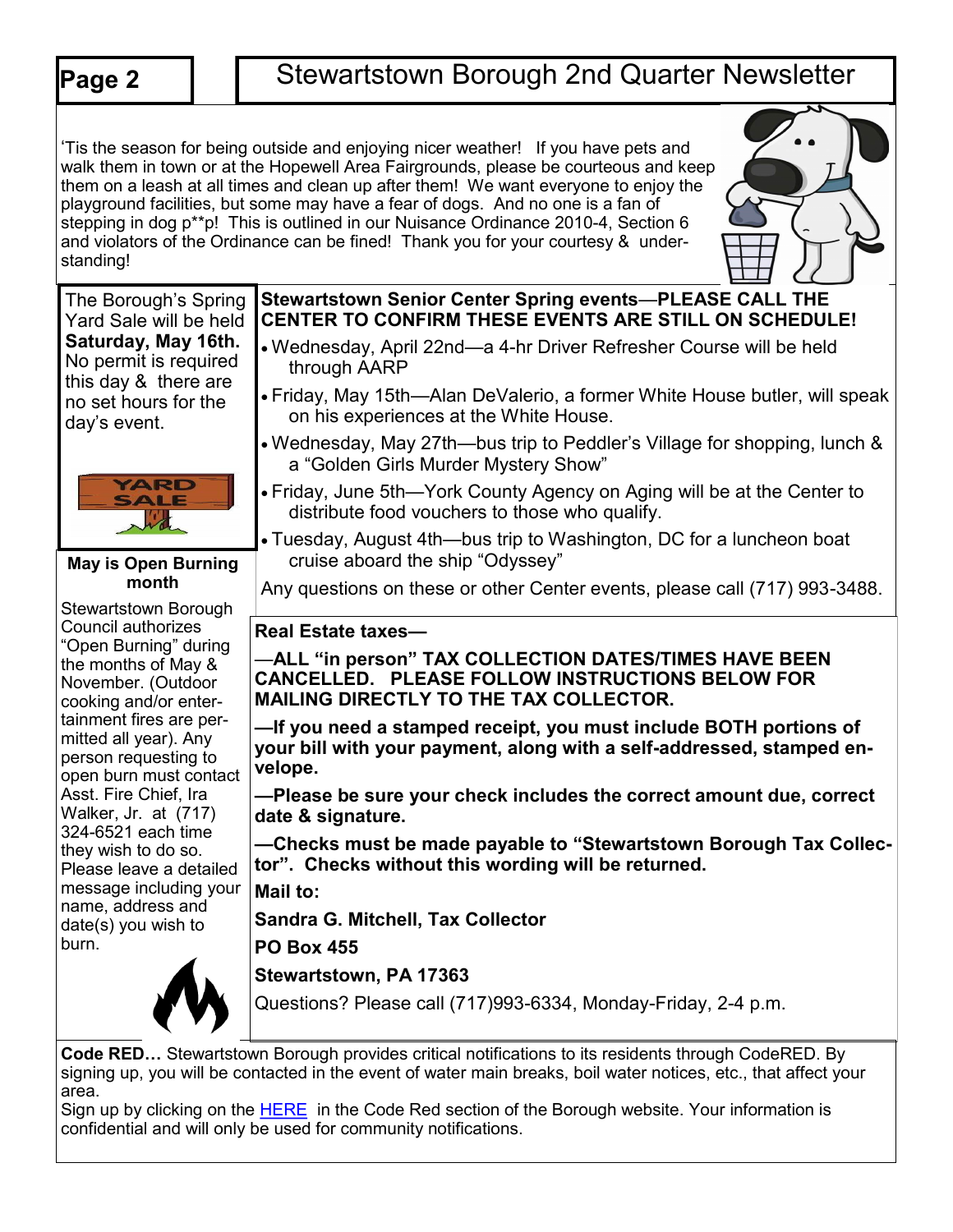# **Stewartstown Borough 2nd Quarter Newsletter**

**Page 3**

**Save postage & time by paying your water, sewer & trash bills online!** To set up your online account, go to **www.stewartstown.org** and click on the "Online Bill Pay" link. You'll need your account number & CID number which are both located on any borough bill.

Payment with a checking or savings account is FREE; there's a \$3 fee for all credit cards. You can also sign up for e-billing and have your bills emailed to you rather than worrying about the bill getting lost in the mail. **Remember, not receiving a bill does not mean you're not responsible for it!**

We offer an ACH (Automated Clearing House) option too, where we will automatically debit your account for your monthly bill on or around the due date. It's safe & secure & you'll never pay another late fee again!

| The Sewer Treatment Plant reminds us never                                                                       | Borough bill mailing schedule:                                                                                                                                               |                    |                    |
|------------------------------------------------------------------------------------------------------------------|------------------------------------------------------------------------------------------------------------------------------------------------------------------------------|--------------------|--------------------|
| to flush wipes or feminine hygiene products<br>down the toilet. Baby wipes, floor cleaning                       | <b>WATER BILLS</b>                                                                                                                                                           | <b>SEWER BILLS</b> | <b>TRASH BILLS</b> |
| wipes & even those wipes claiming to be<br>"flushable" can cause major headaches and<br>costs to a sewer system. | January                                                                                                                                                                      | February           | March              |
|                                                                                                                  | April                                                                                                                                                                        | May                | June               |
| In addition to wipes, customers are asked not to                                                                 | July                                                                                                                                                                         | August             | September          |
| dispose of fats, oils & grease by way of house-<br>hold drains & plumbing.                                       | October                                                                                                                                                                      | November           | December           |
| All the above items and waste should be<br>disposed of with regular trash.                                       | Bills are mailed the first of each month and are due<br>the first of the following month before accruing a<br>penalty. Non-receipt of a bill does not justify<br>nonpayment. |                    |                    |
| Thank you for your cooperation!                                                                                  |                                                                                                                                                                              |                    |                    |

Borough residents have seen a \$20/qtr increase in their trash bill as a result of increasing costs. There's still time to hear input from our residents before our current contract expires on 10/31/2020.

## **What is more important to you & your family?**

- Going to one trash pickup/week & possibly paying a lower trash bill (Please note—until the trash contract is bid, a guarantee of a lower rate is unknown).
- Staying with two trash pickups/week, which may result in continued increasing costs. (Again, until the trash contract is bid, a definite cost is unknown).

You may notify us of your opinion and/or concerns by:

- $\Rightarrow$  Emailing it to borough@stewartstown.org
- $\Rightarrow$  Including a short note with your utility bill when mailing to our office.

Thank you for your participation! We will continue to keep our residents' best interests in mind!

# **News from York County Commissioners…….**

Another mosquito season approaches, and York County Mosquito Surveillance Program has sent us updates on some recent changes to their program. In addition to mosquito collection & control, they will also be conducting tick surveillance within the county that will consist of collection & testing of ticks for known pathogens. These collections will be performed at state & county parks from April thru October.

2019 saw a significant reduction in the instances of West Nile Virus with 27 mosquitoes testing positive in 9 municipalities. In contract, 2018 resulted in 458 mosquitos testing positive for West Nile Virus among 33 municipalities.

As always, the fight against mosquito populations and virus activity can be best controlled by individual residents. Eliminating areas of standing water, swimming pool maintenance, gutter maintenance, regular rinsing of bird baths, aeration of garden ponds, and elimination or turning over containers or other items that hold water are all effective measures of mosquito control. Thank you for your help in this matter.